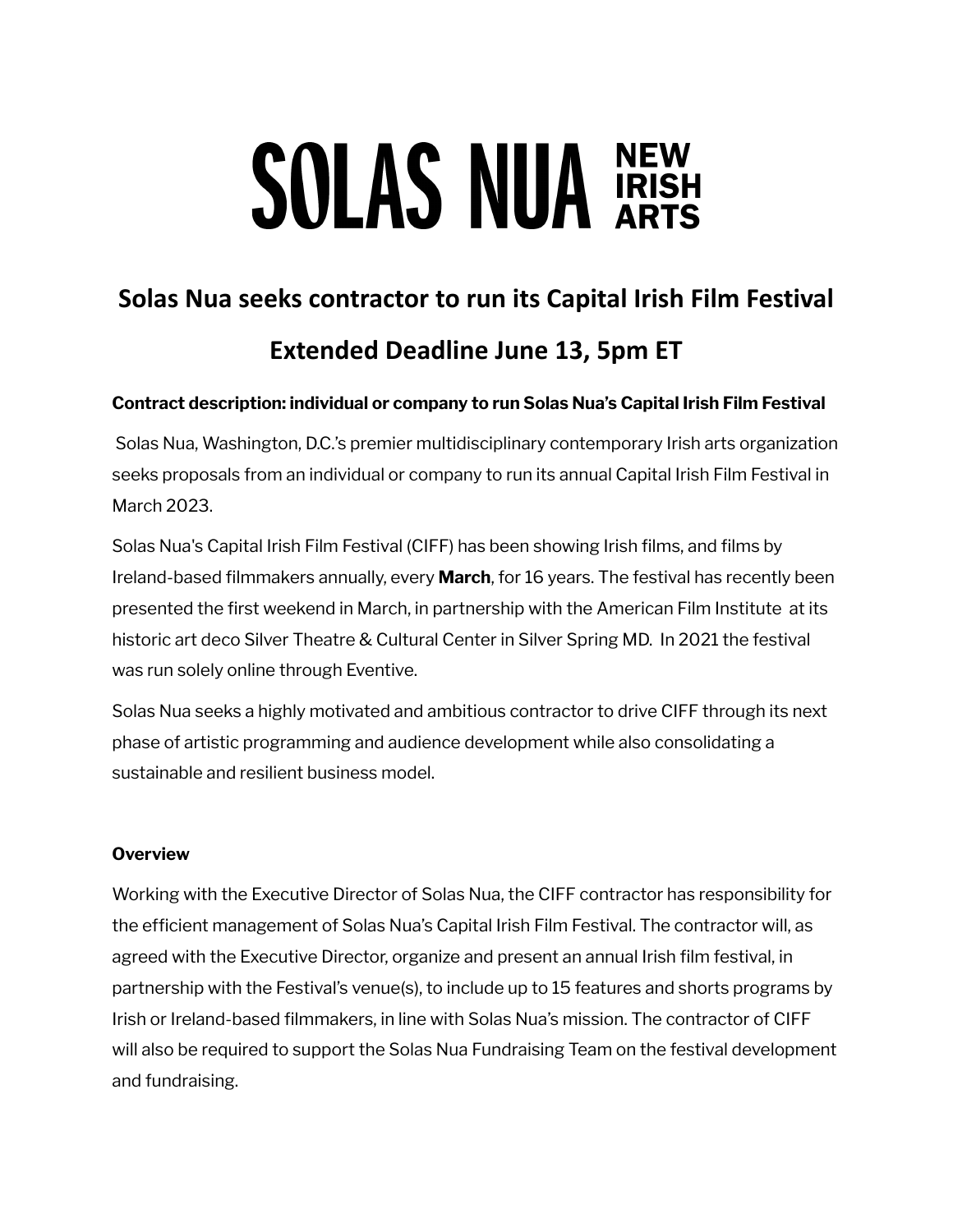The contractor should be aware of recent film releases fitting the description above and the Irish film industries, both in the North and the Republic of Ireland. Short films are selected from submissions through Film Freeway.

The contractor will work with a part-time Festival Assistant Producer, who manages the volunteers, the submission process over the summer before the festival and runs CIFF@Home (online) throughout the year. The contractor will also design the festival short film judging process and recruit and assign judges.

### **Specific Key Deliverables:**

1. Develop a defined festival programming vision, calendar and execution strategy in collaboration with the Executive Director and festival partner venue(s), along with appropriate annual budgets. The contractor will advise Solas Nua of what other large Irish film festivals are screening around the world and will keep abreast of new feature-length releases that might be appropriate for the festival.

2. Elevate the Capital Irish Film Festival's reputation, visibility and presence within the contemporary Irish film community in the U.S., in Ireland and internationally.

3. Manage the day to day and short-term operations of the festival in the lead up to, during and immediately after its run, manage the operations in an efficient and effective manner. The consultant will achieve the festival's goals and deliver its programs on time, within budgets and to high standards.

4. Build new, and nurture existing relationships, stakeholders and partnerships, develop and expand audience numbers and diversity of participants for the festival.

5. Expand potential partner organisations in the U.S. and Ireland; collaborations with international organizations and artists representing the diversity of Ireland and increased audience diversity.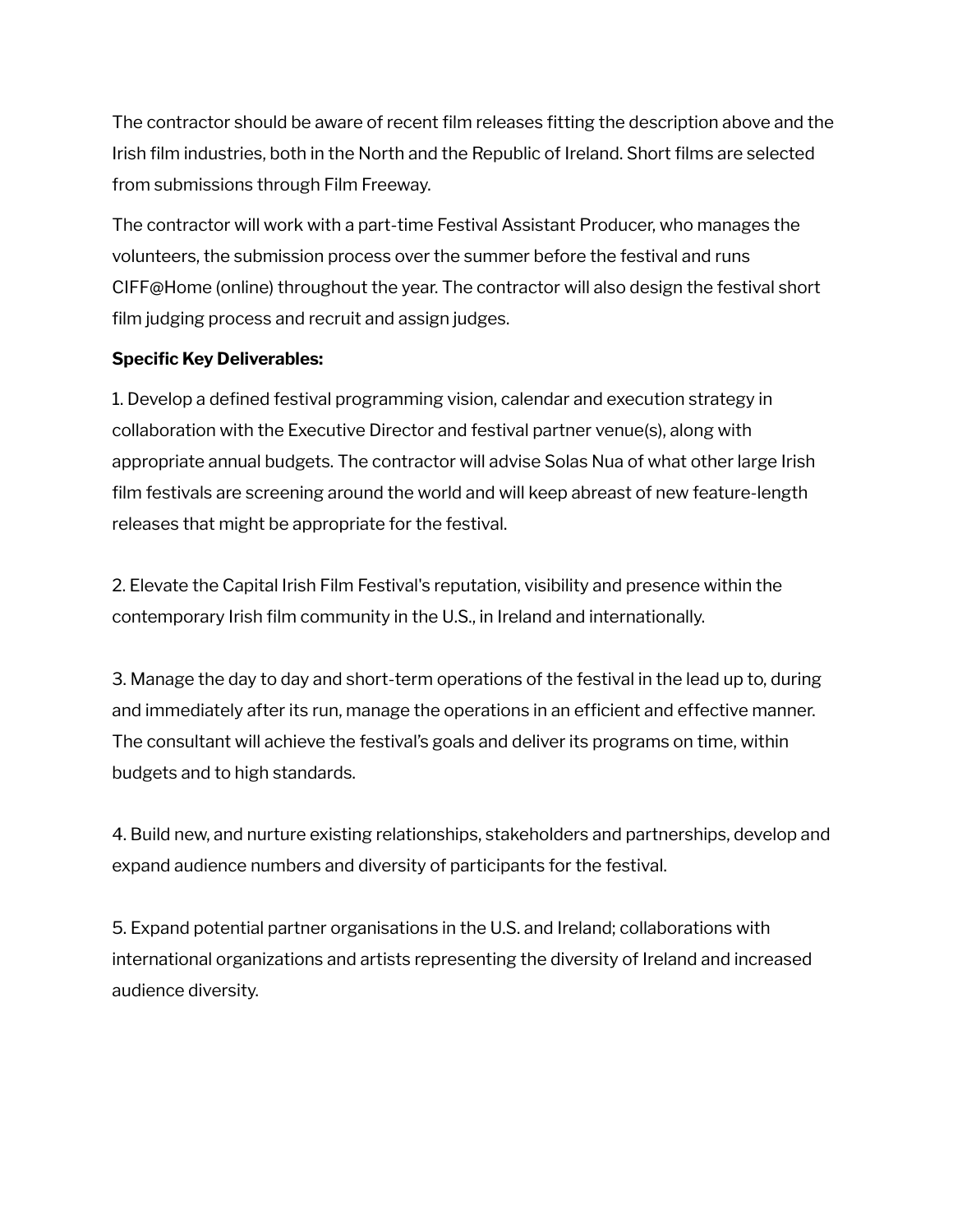#### **Specific Responsibilities - The contractor will:**

#### A. Program:

Develop a festival program in line with an agreed calendar, vision and execution strategy, in accordance with annual budgets, in line with Solas Nua's mission and in collaboration with festival partner venue(s).

Organize and present an annual Irish film festival, to include features and shorts, in line with Solas Nua's mission.

Participate in meetings with the Executive Director, staff and festival venue(s) to assist in coordinating around and with other programming areas.

Manage, with the Assistant Producer, festival selection panels in Ireland and the U.S.

B. Budgeting / fundraising:

Work to the festival budget in a format and timeframe outlined by the Executive Director.

Work with the Solas Nua Board, other contractors and/or volunteers on fund-raising for the festival, including the identification of sponsors, solicitation of individual donors and participating in presentations and meetings with institutional funders.

Help strengthen donor management systems and help to increase annual donations for the festival.

## C. Marketing / PR:

Provide, within an agreed timeline, written explanatory/educational materials on the festival for use in programs, the website, social media and publicity to be coordinated with the Executive Director and Solas Nua's marketing and press team. Meet and greet patrons at the festival and be a face and presence of the festival.

#### D. Development: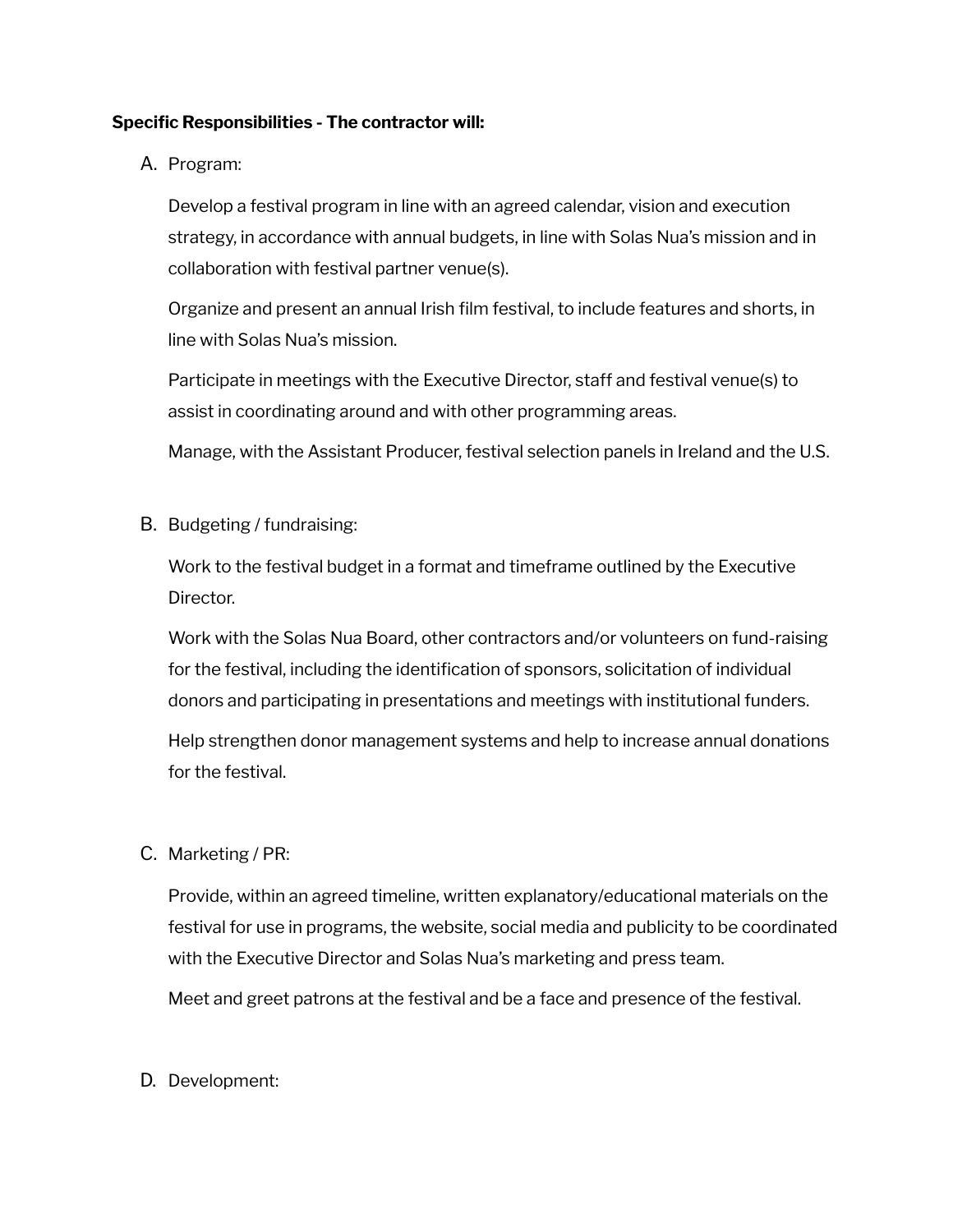Be in charge of festival development, including initiating new program directions and awards, such as the Norman Houston Annual Short Film Award.

Consult and advise the Executive Director, the Solas Nua Board and the Solas Nua marketing team in planning and implementing audience development activities including marketing strategies, public relations and promotional events for the festival and ticket sales campaigns.

Foster the development of good relations with other cultural organizations by participating in meeting and joint activities, where appropriate, and report on potential partnerships to the Executive Director and the Solas Nua Board.

#### **Competencies, Skills and Experience Required of the Contractor:**

Essential:

- Minimum of three years' experience in a senior management or leadership role in the arts with an understanding of the project management cycle of a festival.
- Film festival experience, with an understanding of and experience in working with distributors, directors etc.
- Knowledge of the Irish film sector and an understanding of CIFF's audiences in its context of Washington, D.C., and Maryland.
- Proven, artistic and management track record with demonstrable artistic vision and ambition – ability to curate and manage all aspects of the festival program to the highest standards.
- Excellent communication and negotiation skills, ability to communicate well in a range of situations.
- Excellent organisational skills and the ability to work under pressure to multiple deadlines.
- The successful contractor will be self-initiating, flexible and bring a pragmatic approach to problem solving.